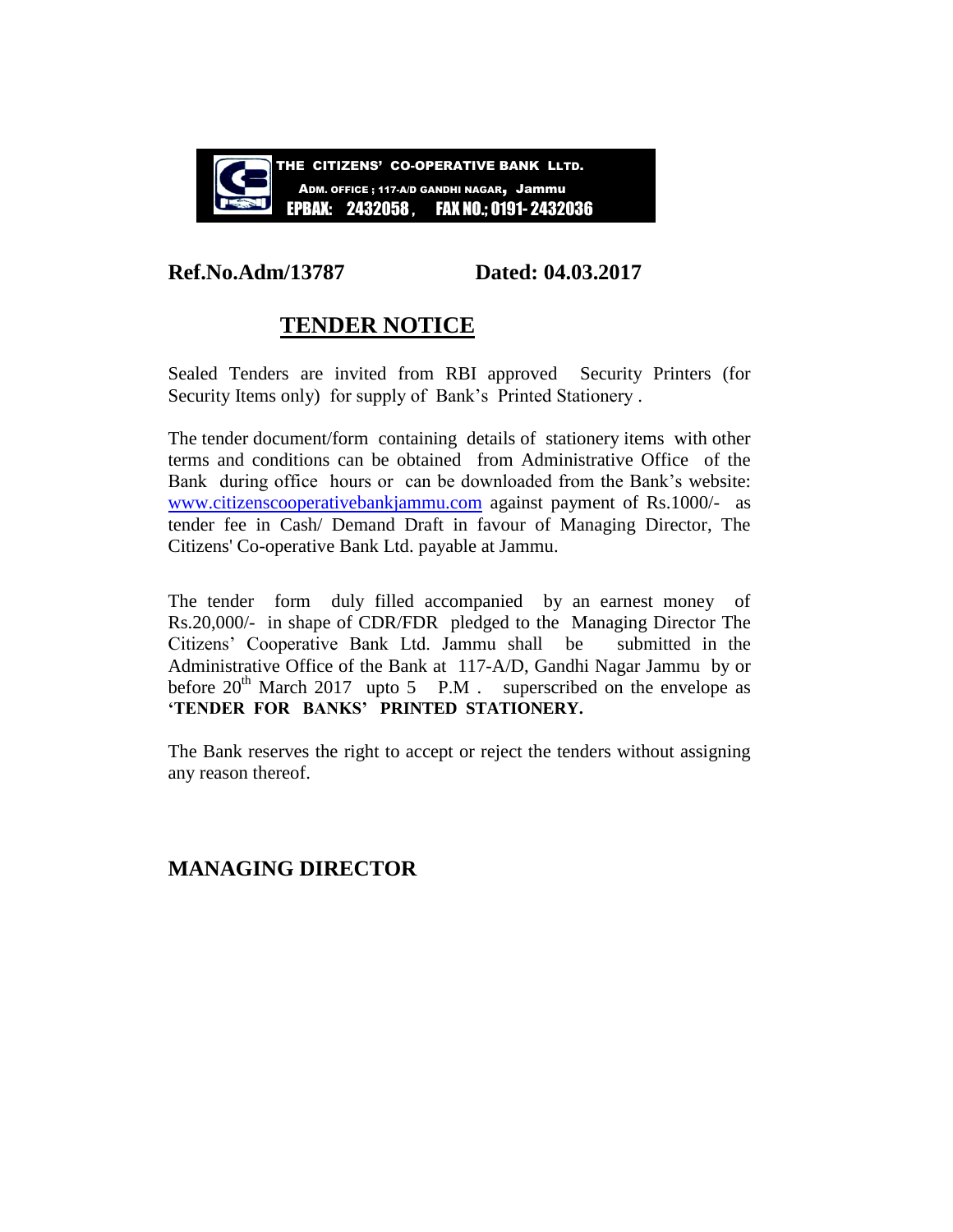

# THE CITIZENS' CO-OPERATIVE BANK LTD.,

**ADMINISTRATIVE OFFICE;117-A/D GANDHI NAGAR , JAMMU.**

*Website:www.citizenscooperativebankjammu.com E-mail: info@ citizenscooperativebankjammu.com EPBX::2432058, FAX NO;0191 2432036*

We M/s \_\_\_\_\_\_\_\_\_\_\_\_\_\_\_\_\_\_\_\_\_\_\_\_\_\_\_\_\_\_\_\_\_\_\_\_\_\_\_\_\_\_\_\_\_\_\_\_\_\_\_\_\_\_\_\_ intending to quote our rates for supply of the articles to The Citizens' Co-operative Bank Ltd., Jammu in reference to their Tender Notice No. \_\_\_\_\_\_\_\_\_\_\_\_\_ dt. \_\_\_\_\_\_\_\_\_\_\_\_\_ :-

| S.No.                   | <b>Particulars</b>                                 |                     | Rate |
|-------------------------|----------------------------------------------------|---------------------|------|
| 1                       | Application for Retailer Pad - 70 gsm              | PER PAD             |      |
|                         | 100 leaves ordinary binding as per sample          |                     |      |
| $\overline{2}$          | Advice pad cr/dr pad -60 gsm                       | PER PAD             |      |
|                         | 100 leaves ordinary binding as per sample          |                     |      |
| 3                       | Attendance Register- 80 gsm                        | PER REGISTER        |      |
|                         | 100 leaves leather binding as per sample           |                     |      |
| $\overline{\mathbf{4}}$ | Annual Appraisal Report -60 gsm                    | PER SET             |      |
|                         | 2 leaves as per sample                             |                     |      |
| 5                       | Appraisal report staff -60 gsm                     | PER SET             |      |
|                         | 3 leaves set as per sample                         |                     |      |
| 6                       | <b>Advance to Priority Sector -70 gsm</b>          | PER REGISTER        |      |
|                         | 200 leaves as per sample                           |                     |      |
| $\overline{7}$          | Branch Retd. Register -70 gsm                      | PER REGISTER        |      |
|                         | 200 pages leather binding as per sample            |                     |      |
| 8                       | Bill Purchased- 60 gsm                             | PER PAD             |      |
|                         | 100 leave ordinary binding as per sample           |                     |      |
| 9                       | <b>Balance Confirmation form -60 gsm</b>           | PER PAD             |      |
|                         | 100 leave ordinary binding as per sample           |                     |      |
| 10                      | Pay in Slip - 60 gsm (Bilingual - English & Hindi) | PER SET             |      |
|                         | 20 leaves<br>as per sample                         |                     |      |
| 11                      | Clearing Schedule small size- 60 gsm               | PER PAD             |      |
|                         | 100 leaves as per sample                           |                     |      |
| 12                      | Clearing Schedule large size - 60 gsm              | PER PAD             |      |
|                         | 100 leaves as per sample                           |                     |      |
| 13                      | Cheque book issue Register- 70 gsm                 | <b>PER REGISTER</b> |      |
|                         | 100 pages ordinary binding as per sample           |                     |      |
| 14                      | Cash in safe register - 70 gsm                     | PER REGISTER        |      |
|                         | 200 leaves leather binding as per sample           |                     |      |
| 15                      | Cash Order Register-70 gsm                         | PER REGISTER        |      |
|                         | 100 leaves leather binding as per sample           |                     |      |
| 16                      | Cash remittance register - 70 gsm                  | PER REGISTER        |      |
|                         | 200 leaves leather binding as per sample           |                     |      |
| 17                      | Credit Voucher Pad -60 gsm                         | PER PAD             |      |
|                         | 100 leaves as per sample                           |                     |      |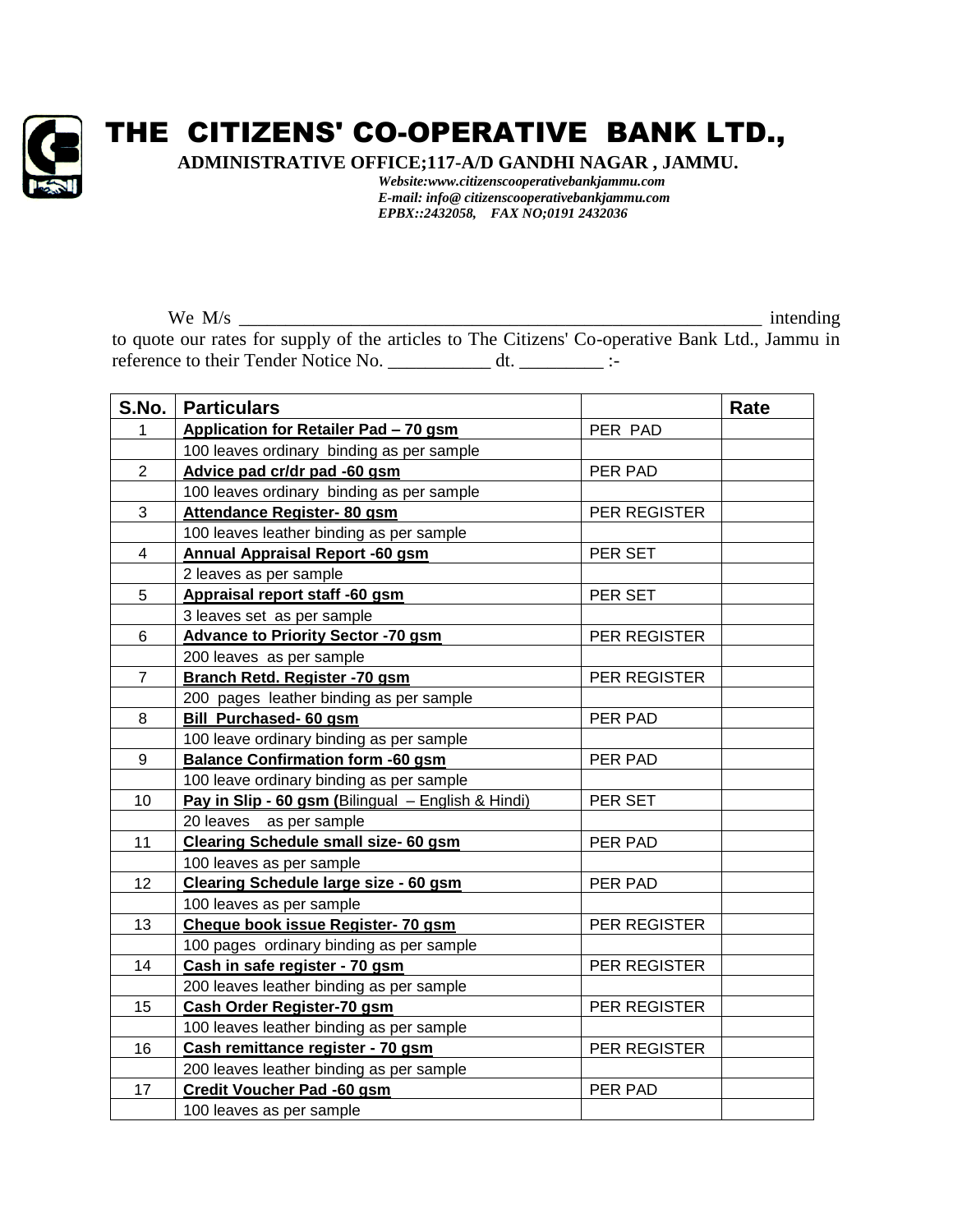| 18 | <b>CDR Ledger - 70 gsm</b>                        | PER LEDGER   |  |
|----|---------------------------------------------------|--------------|--|
|    | 200 leaves leather binding as per sample          |              |  |
| 19 | Credit Report Individual pad - 70 gsm             | PER PAD      |  |
|    | 100 leaves ordinary binding as per sample         |              |  |
| 20 | <b>Consumer Loan Application Form - 70 gsm</b>    | PER PAD      |  |
|    | 100 leaves ordinary binding as per sample         |              |  |
| 21 | Charge taken report - 80 gsm                      | PER PAD      |  |
|    | 100 leaves ordinary binding as per sample         |              |  |
| 22 | C/A Pass Book- 80 gsm Bilingual- English & Hindi) | PER BOOK     |  |
|    | 16 leaves with plastic cover as per sample        |              |  |
| 23 | Challan Book -60 gsm                              | PER BOOK     |  |
|    | 100 no. of pages + 300 other leaves as per sample |              |  |
| 24 | CCB-4 Pad -60 gsm                                 | PER PAD      |  |
|    | 100 leaves ordinary binding as per sample         |              |  |
| 25 | <b>CCB-5 Pad letter of continuity-60 gsm</b>      | PER PAD      |  |
|    | 100 leaves ordinary binding as per sample         |              |  |
| 26 | CCB-6 form Pad- 60 gsm                            | PER PAD      |  |
|    | 100 leaves ordinary binding as per sample         |              |  |
| 27 | <b>CCB-7 Pad cash credit limit - 60 gsm</b>       | PER PAD      |  |
|    | 100 leaves ordinary binding as per sample         |              |  |
| 28 | CCB-24 letter of waiver Pad - 60 gsm              | PER PAD      |  |
|    | 100 leaves ordinary binding as per sample         |              |  |
| 29 | Cash scroll book- 64 gsm                          | PER BOOK     |  |
|    | 200 leaves Ordinary binding                       |              |  |
| 30 | Debit voucher pad - 60 gsm                        | PER PAD      |  |
|    | 100 leaves ordinary binding as per sample         |              |  |
| 31 | Deed of Guarantee Vehicle -70 gsm                 | PER PAD      |  |
|    | 100 leaves ordinary binding as per sample         |              |  |
| 32 | Deed of Guarantee C/C -70 gsm                     | PER PAD      |  |
|    | 100 leaves ordinary binding as per sample         |              |  |
| 33 | Document Register -70 gsm                         | PER REGISTER |  |
|    | 100 leaves ordinary binding as per sample         |              |  |
| 34 | Cash Detail Book -70 gsm                          | PER BOOK     |  |
|    | 300 pages leather binding                         |              |  |
| 35 | Deed of hyp.form-70 gsm                           | PER SET      |  |
|    | 2 pages set                                       |              |  |
| 36 | <b>Envelop FDR, plastic cover</b>                 | PER PIECE    |  |
|    | as per sample                                     |              |  |
| 37 | <b>Envelop with Cloth</b>                         | PER PIECE    |  |
|    | as per sample                                     |              |  |
| 38 | Envelop 11X 5 Window-70 gsm                       | PER PIECE    |  |
|    | as per sample                                     |              |  |
| 39 | Envelop small size-70 gsm                         | PER PIECE    |  |
|    | as per sample                                     |              |  |
| 40 | Envelop medium size-70 gsm                        | PER PIECE    |  |
|    | as per sample                                     |              |  |
| 41 | Envelop large size-70 gsm                         | PER PIECE    |  |
|    | as per sample                                     |              |  |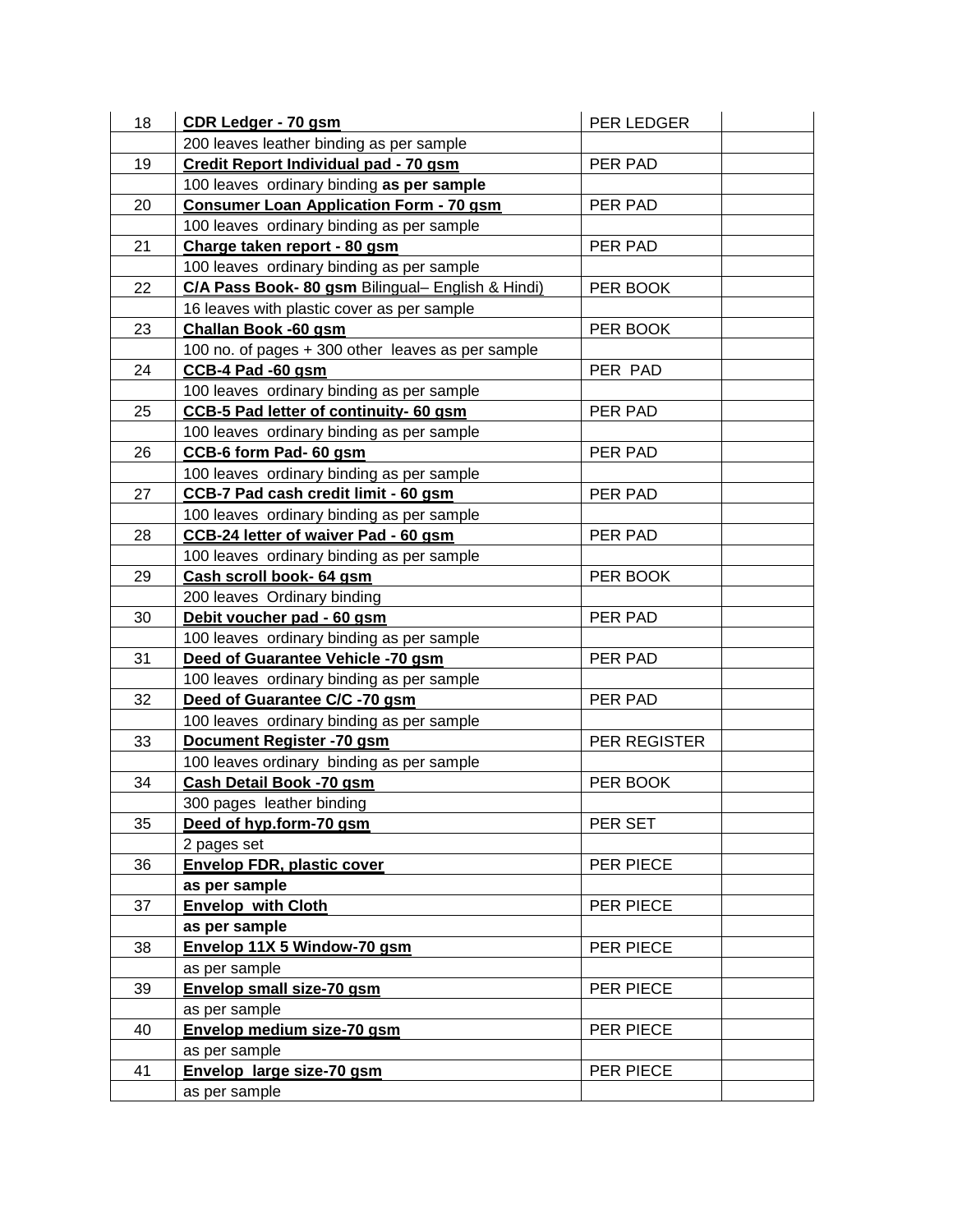| 42 | <b>File Flapes</b>                        | PER PIECE    |
|----|-------------------------------------------|--------------|
|    | as per sample                             |              |
| 43 | Safe, Fixture & Furniture Register-90 gsm | PER REGISTER |
|    | 200 leaves leather binding as per sample  |              |
| 44 | <b>File cover Office</b>                  | PER PIECE    |
|    | as per sample                             |              |
| 45 | File cover loan                           | PER PIECE    |
|    | as per sample                             |              |
| 46 | Form No.15G-70 gsm                        | PER PAD      |
|    | 100 leaves ordinary binding as per sample |              |
| 47 | Form No.15H -70 gsm                       | PER PAD      |
|    | 100 leaves ordinary binding as per sample |              |
| 48 | Loan against deposit form-70 gsm          | PER FORM     |
|    | per set as per sample                     |              |
| 49 | Housing loan application pad- 70 gsm      | PER PAD      |
|    | 100 leaves ordinary binding as per sample |              |
| 50 | Head Office statement pad- 60 gsm         | PER PAD      |
|    | 200 leaves ordinary binding as per sample |              |
| 51 | Hyp.of goods form-75 gsm                  | PER PIECE    |
|    | 3 leaves set as per sample                |              |
| 52 | Inspection report stock pad-70 gsm        | PER PAD      |
|    | 100 leaves ordinary binding as per sample |              |
| 53 | Inspection report vehicle-70 gsm          | PER PAD      |
|    | 100 leaves ordinary binding as per sample |              |
| 54 | <b>Key Movement Register- 75 gsm</b>      | PER REGISTER |
|    | 100 leaves leather binding as per sample  |              |
| 56 | Letter Dispatch Register-70 gsm           | PER REGISTER |
|    | 200 leaves leather binding as per sample  |              |
| 55 | Letter Receipt Register- 70 gsm           | PER REGISTER |
|    | 200 leaves leather binding as per sample  |              |
| 57 | Leave Register- 80 gsm                    | PER REGISTER |
|    | 200 pages leather binding as per sample   |              |
| 58 | Letter of Guarantee Pad- 70 gsm           | PER PAD      |
|    | 100 leaves ordinary binding as per sample |              |
| 59 | Loan application form -75 gsm             | PER FORM     |
|    | 3 leaves set as per sample                |              |
| 60 | Letter of Hyp.pad -75 gsm                 | PER PAD      |
|    | 100 leaves ordinary binding as per sample |              |
| 61 | locker register- 90 gsm                   | PER REGISTER |
|    | 100 leaves leather binding as per sample  |              |
| 62 | Loan Proposal New limit form-70 gsm       | PER FORM     |
|    | 2 leaves set as per sample                |              |
| 63 | Demand Loan pad - 70 gsm                  | PER PAD      |
|    | 100 leaves ordinary binding as per sample |              |
| 64 | <b>Membership Register- 95 gsm</b>        | PER REGISTER |
|    | 400 pages leather binding as per sample   |              |
| 65 | <b>Membership Index- 70 gsm</b>           | PER REGISTER |
| 66 | Membership form pad-80 gsm                | PER PAD      |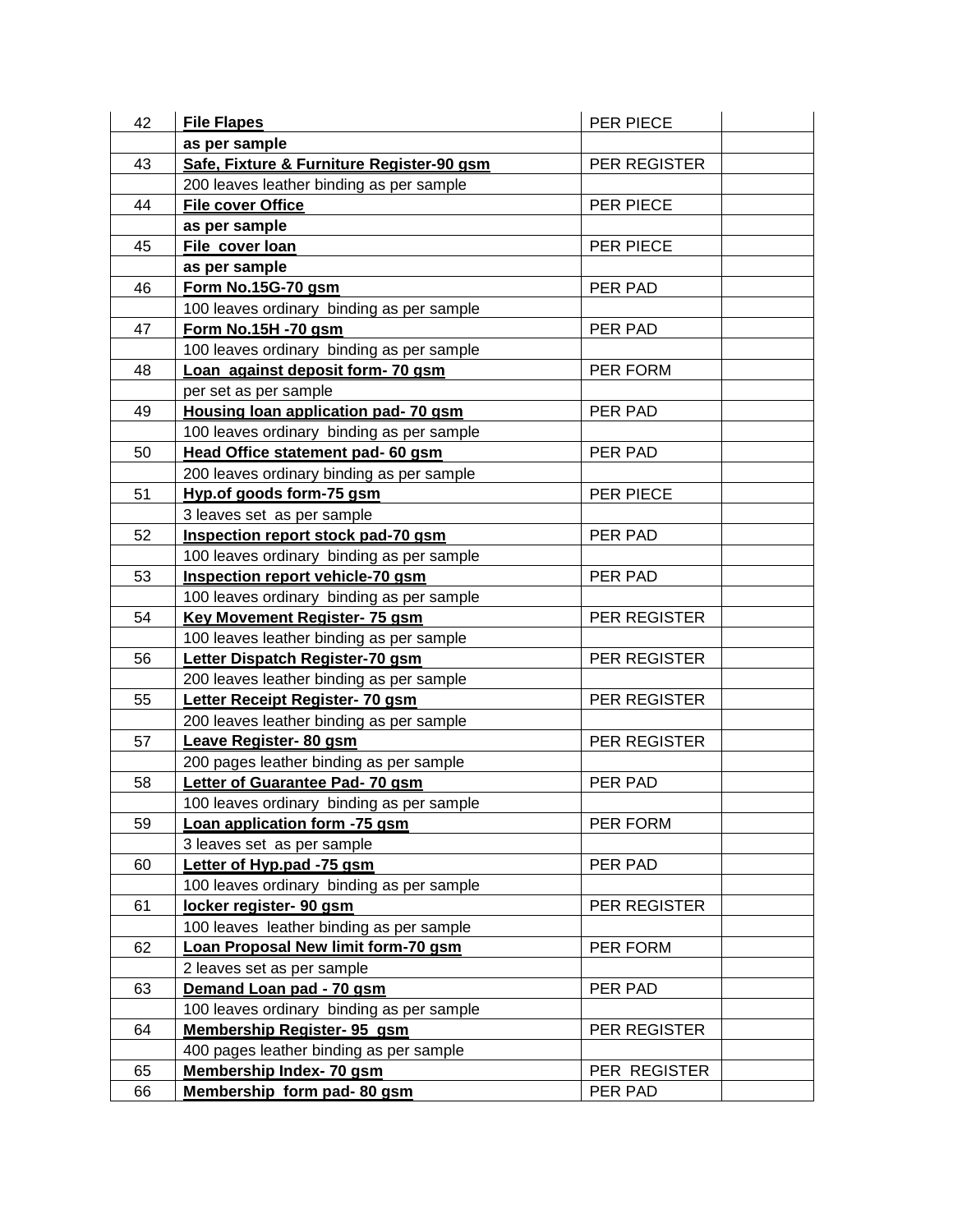|    | 100 leaves as per sample                          |              |  |
|----|---------------------------------------------------|--------------|--|
| 67 | Note stitching slip- 60 gsm                       | PER PAD      |  |
|    | 100 leaves as per sample                          |              |  |
| 68 | Note sheet pad -70 gsm                            | PER PAD      |  |
|    | Ballar pur Bond paper as per sample               |              |  |
| 69 | Form No.DA-2 (Cancellation) -70 gsm               | PER PAD      |  |
|    | 100 leaves ordinary binding as per sample         |              |  |
| 70 | Nomination pad 45- ZA- 70 gsm                     | PER PAD      |  |
|    | 100 leaves ordinary binding as per sample         |              |  |
| 71 | Nominal Membership pad 70 gsm                     | PER PAD      |  |
|    | 100 leaves ordinary binding as per sample         |              |  |
| 72 | Personal ledger 70 gsm                            | PER LEDGER   |  |
|    | 200 pages leather binding as per sample           |              |  |
| 73 | Peon book-70 gsm                                  | PER BOOK     |  |
|    | 200 pages leather binding as per sample           |              |  |
| 74 | Power of Attorney pad-70 gsm                      | PER PAD      |  |
|    | 100 leaves ordinary binding as per sample         |              |  |
| 75 | Personal statement of guarantor pad- 70 gsm       | PER PAD      |  |
|    | 100 leaves ordinary binding as per sample         |              |  |
| 76 | Personal statement of borrower pad-70 gsm         | PER PAD      |  |
|    | 100 leaves ordinary binding as per sample         |              |  |
| 77 | Proceeding book- 70 gsm                           | PER BOOK     |  |
|    | 200 leaves leather binding as per sample          |              |  |
| 78 | Provident fund register-70 gsm                    | PER REGISTER |  |
|    | 200 pages leather binding as per sample           |              |  |
| 79 | Provident fund pad-70 gsm                         | PER PAD      |  |
|    | 100 leaves ordinary binding as per sample         |              |  |
| 80 | R/d Pass Book-70 gsm Bilingual- English & Hindi)  | PER BOOK     |  |
|    | 8 leaves with plastic cover as per sample         |              |  |
| 81 | <b>Reconciliation Register-70 gsm</b>             | PER REGISTER |  |
|    | 200 leaves leather binding as per sample          |              |  |
| 82 | Recovery Notice pad- 60 gsm                       | PER PAD      |  |
|    | 100 leaves ordinary binding as per sample         |              |  |
| 83 | S/B Pass Book- 70 gsm Bilingual- English & Hindi) | PER BOOK     |  |
|    | 16 leaves with eliminated cover                   |              |  |
| 84 | Small scales Industries Interview form- 70 gsm    | PER PIECE    |  |
|    | 28 pages set as per sample                        |              |  |
| 85 | <b>Sundry Deposit and Debtor Register-70 gsm</b>  | PER REGISTER |  |
|    | 100 leaves leather binding as per sample          |              |  |
| 86 | Small scales Industries application form- 70 gsm  | PER PIECE    |  |
|    | 23 pages set as per sample                        |              |  |
| 87 | Share deposit Pay-in-slip- 60 gsm                 | PER PAD      |  |
|    | 100 leaves ordinary binding as per sample         |              |  |
| 88 | <b>Stationery Receipt Register- 70 gsm</b>        | PER REGISTER |  |
|    | 200 leaves leather binding as per sample          |              |  |
| 89 | Small scales Industries pad -70 gsm               | PER PAD      |  |
|    | 100 leaves ordinary binding as per sample         |              |  |
| 90 | <b>Transport application pad-70 gsm</b>           | PER PAD      |  |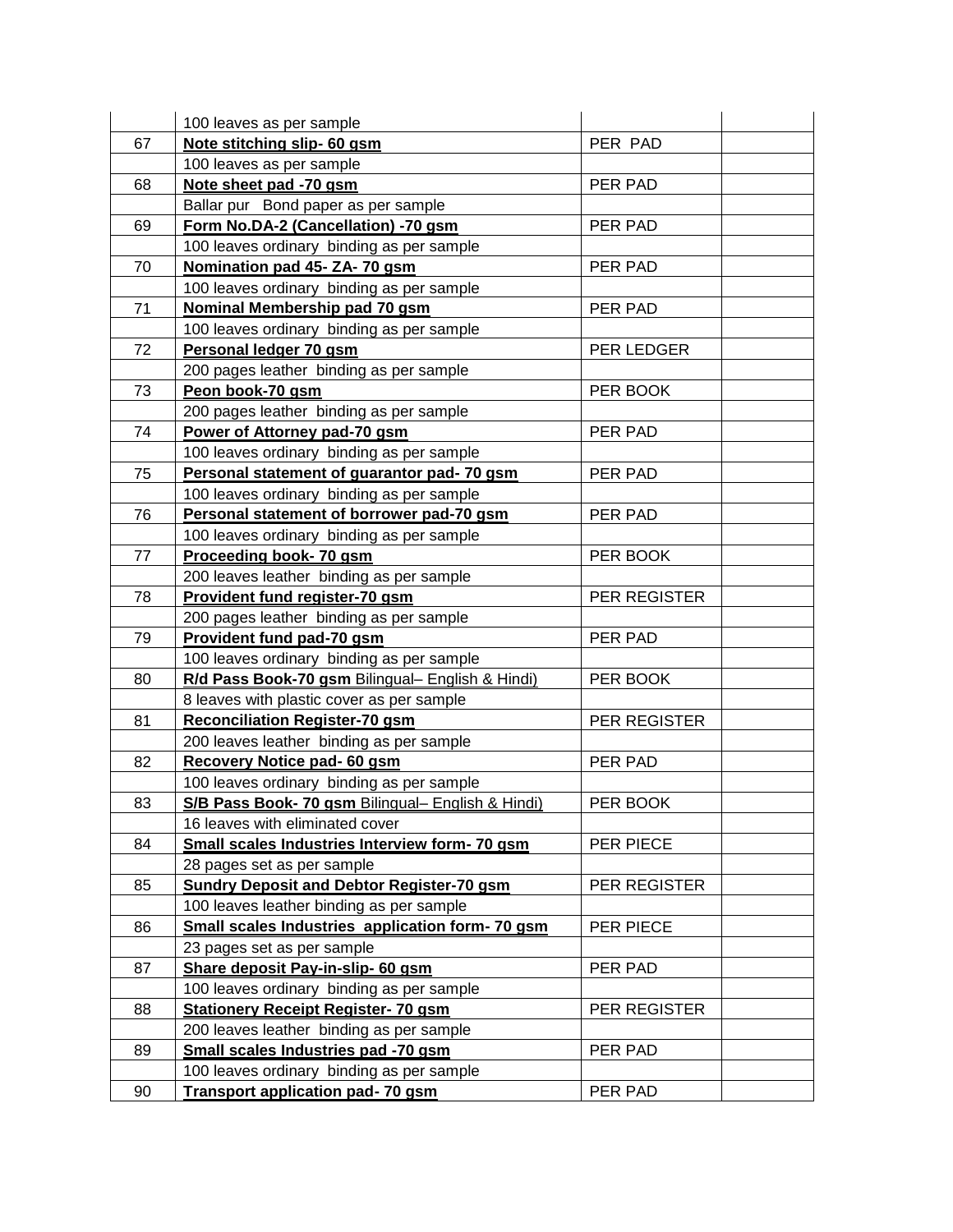|     | 100 leaves ordinary binding as per sample            |              |  |
|-----|------------------------------------------------------|--------------|--|
|     | Term deposit pay-in-sliP-60 gsm Bilingual- English & |              |  |
| 91  | Hindi)                                               | PER PAD      |  |
|     | 100 leaves ordinary binding as per sample            |              |  |
| 92  | <b>Trust Receipt pad-70 gsm</b>                      | PER PAD      |  |
|     | 100 leaves ordinary binding as per sample            |              |  |
| 93  | <b>Voucher Register-70 gsm</b>                       | PER REGISTER |  |
|     | 200 pages leather binding as per sample              |              |  |
| 94  | Voucher Cover 2 set -180 gsm                         | PER SET      |  |
|     | as per sample                                        |              |  |
| 95  | We jointly to pay Hundies pad- 60 gsm                | PER PAD      |  |
|     | 100 leaves ordinary binding as per sample            |              |  |
| 96  | I Promise to pay Hundi pad- 60 gsm                   | PER PAD      |  |
|     | 100 leaves ordinary binding as per sample            |              |  |
| 97  | Withdrawal pad- 80 gsm                               | PER PAD      |  |
|     | 100 leaves ordinary binding as per sample            |              |  |
| 98  | <b>NPA Register-80 gsm</b>                           | PER REGISTER |  |
|     | 100 leaves leather binding as per sample             |              |  |
| 99  | Interest certificate pad- 70 gsm                     | PER PAD      |  |
|     | 100 leaves ordinary binding as per sample            |              |  |
| 100 | Membership firm pad-70 gsm                           | PER PAD      |  |
|     | 100 leaves ordinary binding as per sample            |              |  |
| 101 | Membership card-180 gsm                              | PER CARD     |  |
|     | as per sample                                        |              |  |
| 102 | Ripple File - as per sample                          | PER FILE     |  |
| 103 | Loan pass book with cover-70 gsm                     | PER P.BOOK   |  |
|     | 16 leaves with eliminated cover                      |              |  |
| 104 | Clearing settlement pad- 60 gsm                      | PER PAD      |  |
|     | 100 leaves ordinary binding as per sample            |              |  |
| 105 | Letter pad Executive Bond paper-100 gsm              | PER PAD      |  |
|     | 100 leaves ordinary binding as per sample            |              |  |
| 106 | Letter Head pad- 75 gsm                              | PER PAD      |  |
|     | 100 leaves ordinary binding as per sample            |              |  |
| 107 | Letter pad branches -75 gsm                          | PER PAD      |  |
|     | 100 leaves ordinary binding as per sample            |              |  |
| 108 | <b>Membership Card lamination pouch</b>              | PER PIECE    |  |
|     | as per sample                                        |              |  |
| 109 | Share Transfer Register-75 gsm                       | PER REGISTER |  |
|     | 200 pages leather binding as per sample              |              |  |
| 110 | Letter pad medium size- 75 gsm                       | PER PAD      |  |
|     | 100 leaves ordinary binding as per sample            |              |  |
| 111 | <b>Envelop Share Certificate-120 gsm</b>             | PER PIECE    |  |
|     | as per sample                                        |              |  |
| 112 | Note slip non issuance pad- 60 gsm                   | PER PAD      |  |
|     | 100 leaves ordinary binding as per sample            |              |  |
| 113 | Cash certificate Book-120 gsm                        | PER BOOK     |  |
|     | 100 leaves ordinary binding as per sample            |              |  |
| 114 | FDR book-120 gsm                                     | PER BOOK     |  |
|     | 100 leaves ordinary binding as per sample            |              |  |
|     |                                                      |              |  |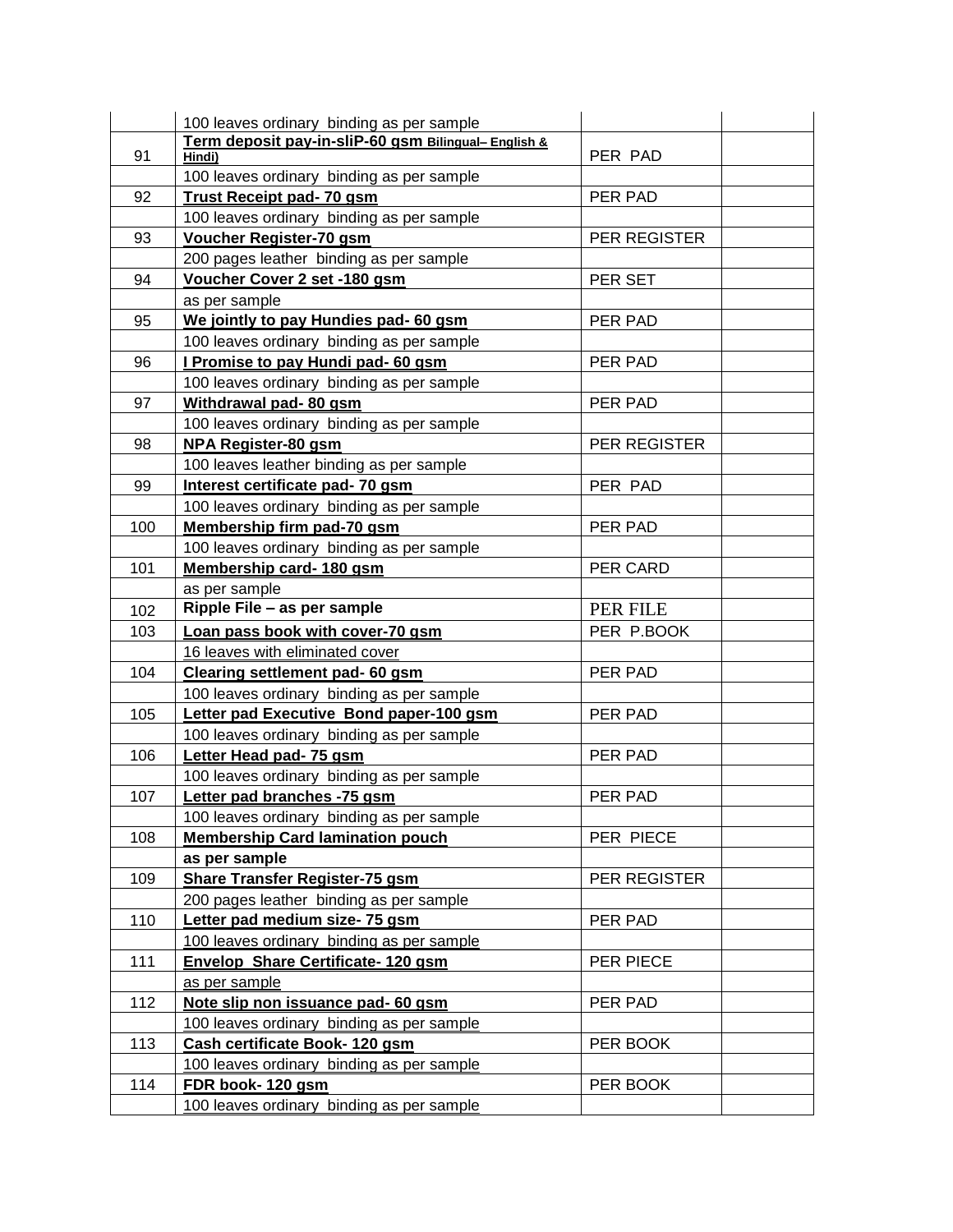| 115 | <b>NOTE FOR MANAGING DIRECTOR-70 gsm</b>             |            |
|-----|------------------------------------------------------|------------|
|     | as per sample                                        | PER PAD    |
|     |                                                      |            |
| 116 | <b>Share Certificate-120 gsm</b> as per sample       | Per piece  |
| 117 | KYC Account Opening Form Bilingual- English & Hindi) | Per Form   |
|     | 70 GSM Maplitho (as per sample)                      |            |
|     |                                                      |            |
| 118 | <b>Computer Pass Book S/B - 70 gsm with</b>          |            |
|     | 250 gsm card                                         | Per Book   |
| 119 | Computer Pass Book R/D -70 gsm with                  |            |
|     | 250 gsm card                                         | Per Book   |
|     | Computer Pass Book C/A- 70 gsm with                  |            |
| 120 | 250 gsm card                                         | Per Book   |
|     | Computer Pass Book Loan - 70 gsm with                | Per Book   |
| 121 | 250 gsm card                                         |            |
|     | <b>Continuous FDR</b> (Packet of 250 leaves)         |            |
| 122 | Century paper 106 GSM                                | <b>Pkt</b> |
| 123 | Continuous CCR (Packet of 250 leaves)                |            |
|     | Century paper 106GSM                                 | <b>Pkt</b> |
|     |                                                      |            |

### **Ledger paper to be used – Ballarpur/Century White paper to be used - Ballarpur/Century**

# **CTS-2010 Standard Cheque Forms**

| S.No. | <b>Particulars</b>                     |          | Rate |
|-------|----------------------------------------|----------|------|
|       | Current Cheque book (100 leaves)       | Per Book |      |
|       |                                        |          |      |
| 2     | Current Cheque book (50 leaves)        | Per Book |      |
|       |                                        |          |      |
| 3     | Saving Cheque boook (20 leaves)        | Per Book |      |
|       |                                        |          |      |
| 4     | Call Deposit Receipt Book (100 leaves) | Per Book |      |
|       |                                        |          |      |
| 5     | Cash Order Book (100 leaves)           | Per Book |      |